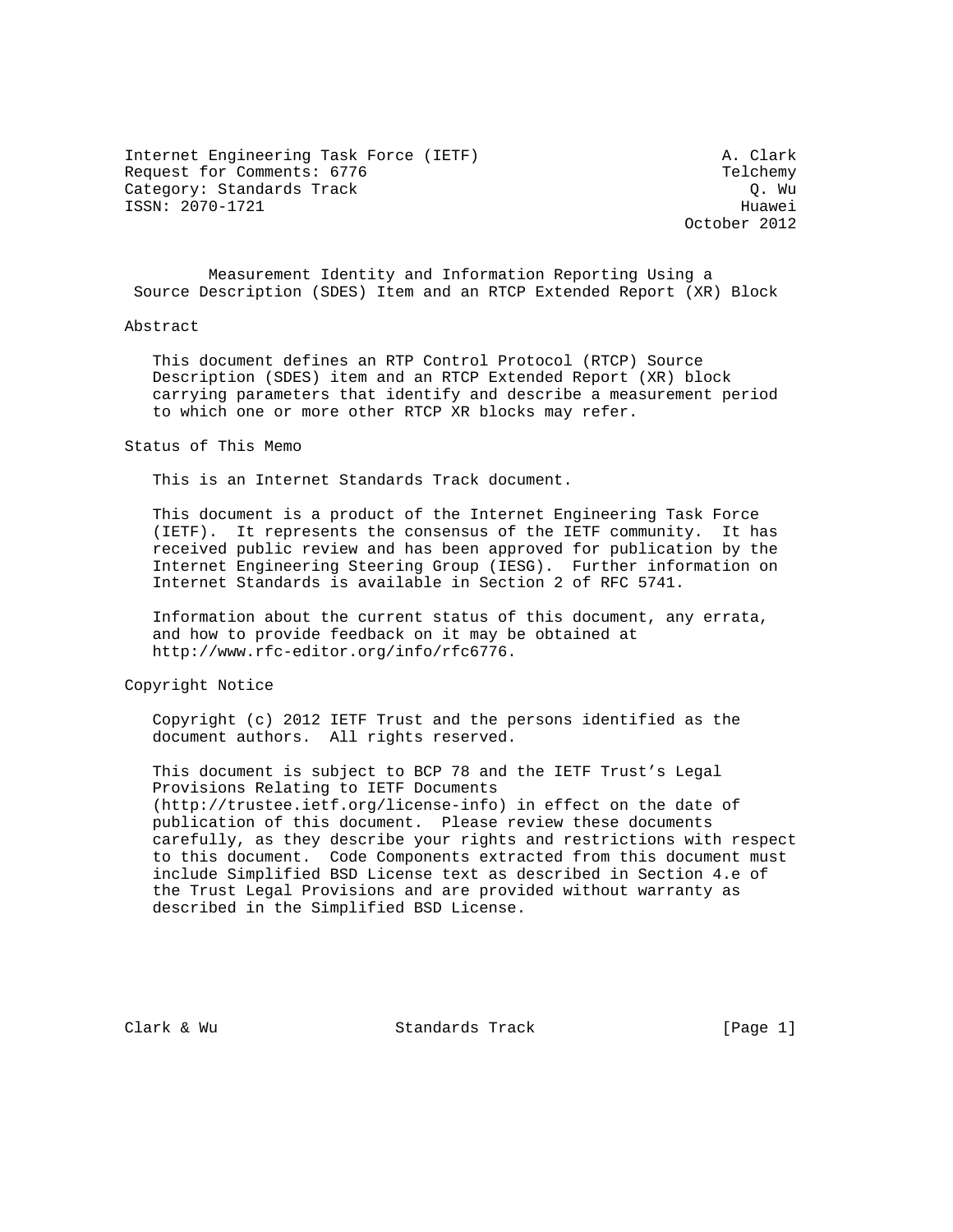# Table of Contents

|      | RTCP and RTCP XRs $\ldots$ 3                                                   |  |  |  |
|------|--------------------------------------------------------------------------------|--|--|--|
| 1.2. | Performance Metrics Framework 3                                                |  |  |  |
|      |                                                                                |  |  |  |
|      |                                                                                |  |  |  |
|      |                                                                                |  |  |  |
| 3.   | Measurement Identity SDES Item 4                                               |  |  |  |
|      | 3.1. APSI: Application-Specific Identifier SDES Item 4                         |  |  |  |
|      | 4. Measurement Information XR Block 5                                          |  |  |  |
|      | 4.1. Report Block Structure 5                                                  |  |  |  |
|      |                                                                                |  |  |  |
|      | 4.2. Definition of Fields in Measurement Information Report                    |  |  |  |
|      |                                                                                |  |  |  |
|      |                                                                                |  |  |  |
| 5.1. | New RTCP SDES Item Type Value 7                                                |  |  |  |
| 5.2. |                                                                                |  |  |  |
|      | New RTCP XR Block Type Value 7<br>5.3. Contact Information for Registrations 7 |  |  |  |
|      |                                                                                |  |  |  |
|      |                                                                                |  |  |  |
| 7.1. | Normative References 8                                                         |  |  |  |

#### 1. Introduction

 This document defines one new RTP Control Protocol (RTCP) Source Description (SDES) [RFC3550] item and one new Extended Report (XR) block carrying parameters that identify and describe a measurement period to which one or more other RTCP XR blocks may refer.

 The SDES item provides a field for an application-specific auxiliary identifier. This identifier may be used to correlate data in XR blocks within an RTP session with data from a non-RTP session.

 An RTCP Measurement Identity SDES packet may be associated with a set of RTCP XR metrics blocks that share the same application-specific measurement identifier.

 The XR block does not contain any measurement results (metrics). Instead, it provides information relevant to a measurement reported in one or more other block types, including:

- o the sequence number of the first packet of the RTP session,
- o the extended sequence numbers of the first packet of the current measurement interval, and the last packet included in the measurement,

Clark & Wu **Standards Track** [Page 2]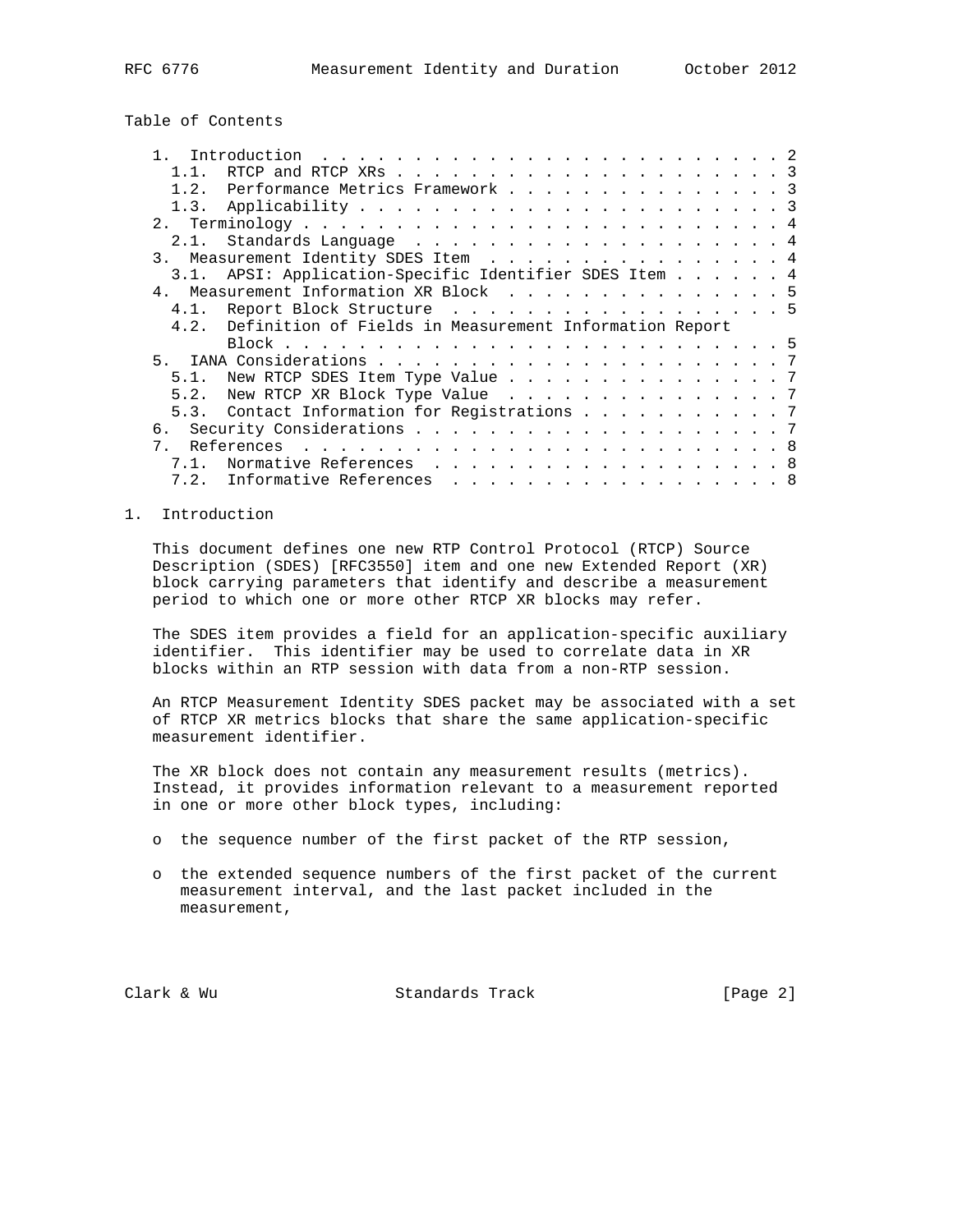- - o the duration of the most recent measurement interval, and
	- o the duration of the interval applicable to cumulative measurements (which may be the duration of the RTP session to date).

 The calculation method of the extended RTP sequence number is provided in the Real-time Transport Protocol (RTP) [RFC3550].

 The RTCP XR block containing the measurement information is intended to provide a single copy of the information necessary to relate measurement data in the RTCP XR blocks to the stream and measurement period to which they refer. Commonly, multiple other small metric blocks contain measurement data for the same stream and period, and overhead would be large if all of these metric blocks carried duplicated data for measurement identification.

 The RTCP XR block may be associated with a set of RTCP XR metrics blocks that share the same information relevant to a reported measurement. There may be several such sets in an RTCP packet, in which each set shares the same information relevant to a reported measurement. There may also be RTCP XR blocks in the packet that are not associated with a Measurement Information block, for example, blocks that were defined before the Measurement Identity and information mechanism were introduced by this document.

#### 1.1. RTCP and RTCP XRs

 The use of RTCP for reporting is defined in [RFC3550]. [RFC3611] defines an extensible structure for reporting by using an RTCP XR. [RFC3611] also defines the use of XR blocks. This document defines a new Extended Report block.

#### 1.2. Performance Metrics Framework

 The Performance Metrics Framework [RFC6390] provides guidance on the definition and specification of performance metrics. The RTP Monitoring Architectures [MONARCH] provides guidelines for reporting block format using RTCP XR. The SDES item and XR block described in this document are in accordance with [RFC6390] and [MONARCH].

## 1.3. Applicability

 The RTCP SDES item and the RTCP XR block defined in this document provide information relevant to the measurements for members of a family of RTCP XR metrics blocks that are designed to use it. To use the mechanism defined here, the RTCP XR block containing measurement information is not required to be in the same RTCP packet as the SDES item containing measurement identity.

Clark & Wu Standards Track [Page 3]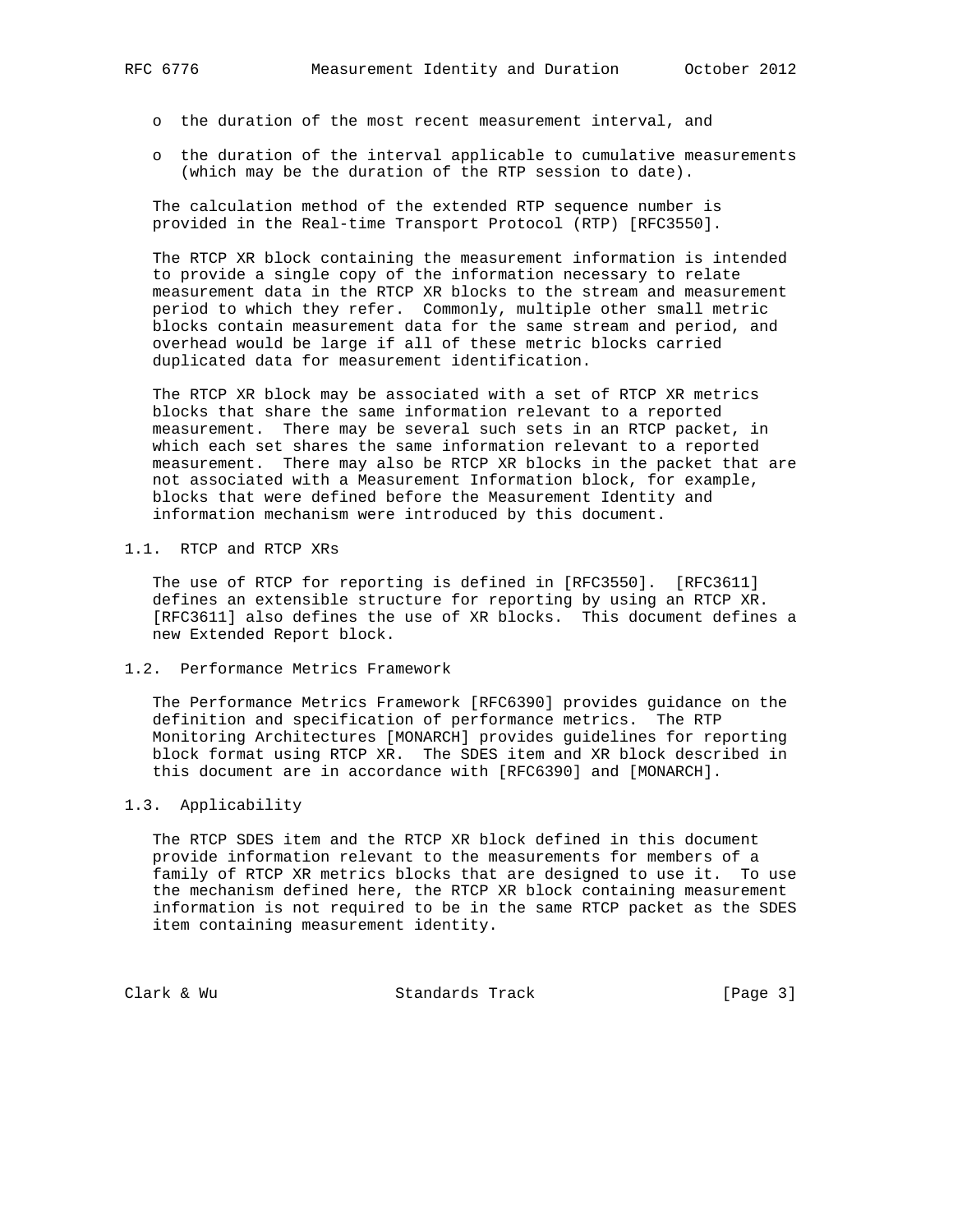#### 2. Terminology

### 2.1. Standards Language

 The key words "MUST", "MUST NOT", "REQUIRED", "SHALL", "SHALL NOT", "SHOULD", "SHOULD NOT", "RECOMMENDED", "MAY", and "OPTIONAL" in this document are to be interpreted as described in RFC 2119 [RFC2119].

#### 3. Measurement Identity SDES Item

 This section defines the format of the Measurement Identity SDES item. The SDES item is carried in the RTCP SDES packet. The packet format for the RTCP SDES is defined in Section 6.5 of [RFC3550]. Each SDES packet is composed of a header with fixed-length fields for version, source count, packet type (PT), and length, followed by zero or more SDES items. In the SDES packet, the PT field is set to SDES (202).

## 3.1. APSI: Application-Specific Identifier SDES Item

0  $1$  2 3 0 1 2 3 4 5 6 7 8 9 0 1 2 3 4 5 6 7 8 9 0 1 2 3 4 5 6 7 8 9 0 1 +-+-+-+-+-+-+-+-+-+-+-+-+-+-+-+-+-+-+-+-+-+-+-+-+-+-+-+-+-+-+-+-+ | APSI=10 | length |application-specific identifier +-+-+-+-+-+-+-+-+-+-+-+-+-+-+-+-+-+-+-+-+-+-+-+-+-+-+-+-+-+-+-+-+ | .... +-+-+-+-+-+-+-+-+

 The application-specific identifier is an additional identifier that is useful in the context of a specific application, e.g., an MPEG-2 transport identifier [MPEG2]. This item MUST be ignored by applications that are not configured to make use of it. The identifier is variable length. Its length is described by the length field. The value of the length field does not include the two-octet SDES item header.

Clark & Wu Standards Track [Page 4]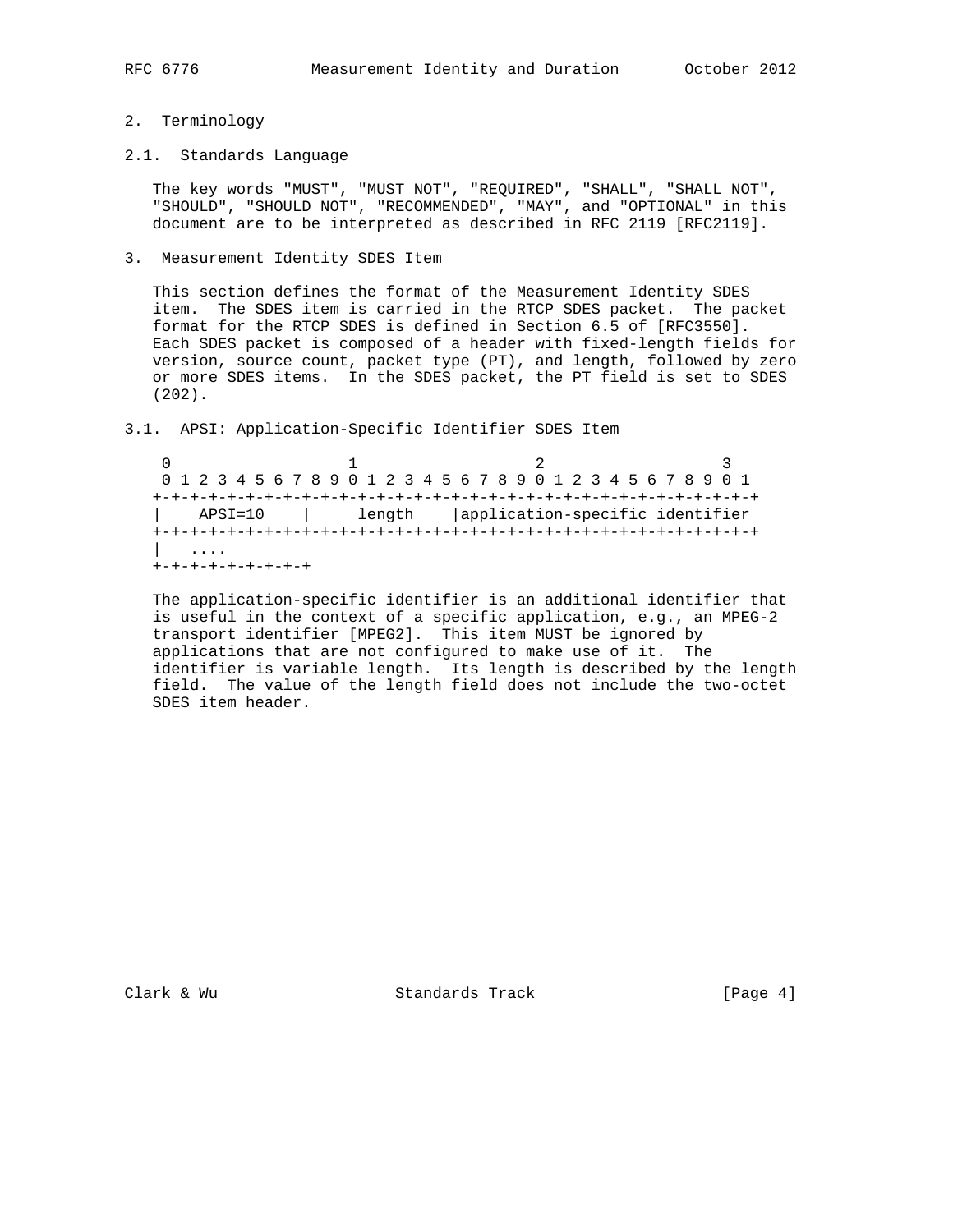# 4. Measurement Information XR Block

4.1. Report Block Structure

 $0$  1 2 3 0 1 2 3 4 5 6 7 0 1 2 3 4 5 6 7 0 1 2 3 4 5 6 7 0 1 2 3 4 5 6 7 +-+-+-+-+-+-+-+-+-+-+-+-+-+-+-+-+-+-+-+-+-+-+-+-+-+-+-+-+-+-+-+-+  $\text{Reserved}$  | block length = 7 +-+-+-+-+-+-+-+-+-+-+-+-+-+-+-+-+-+-+-+-+-+-+-+-+-+-+-+-+-+-+-+-+ SSRC of stream source +-+-+-+-+-+-+-+-+-+-+-+-+-+-+-+-+-+-+-+-+-+-+-+-+-+-+-+-+-+-+-+-+ Reserved | first sequence number +-+-+-+-+-+-+-+-+-+-+-+-+-+-+-+-+-+-+-+-+-+-+-+-+-+-+-+-+-+-+-+-+ extended first sequence number of interval +-+-+-+-+-+-+-+-+-+-+-+-+-+-+-+-+-+-+-+-+-+-+-+-+-+-+-+-+-+-+-+-+ extended last sequence number +-+-+-+-+-+-+-+-+-+-+-+-+-+-+-+-+-+-+-+-+-+-+-+-+-+-+-+-+-+-+-+-+ Measurement Duration (Interval) +-+-+-+-+-+-+-+-+-+-+-+-+-+-+-+-+-+-+-+-+-+-+-+-+-+-+-+-+-+-+-+-+ | Measurement Duration (Cumulative) - Seconds (bit 0-31) | +-+-+-+-+-+-+-+-+-+-+-+-+-+-+-+-+-+-+-+-+-+-+-+-+-+-+-+-+-+-+-+-+ Measurement Duration (Cumulative) - Fraction (bit  $0-31$ ) | +-+-+-+-+-+-+-+-+-+-+-+-+-+-+-+-+-+-+-+-+-+-+-+-+-+-+-+-+-+-+-+-+

#### Report Block Structure

4.2. Definition of Fields in Measurement Information Report Block

Block type (BT): 8 bits

A Measurement Information Block is identified by the constant 14.

Reserved: 8 bits

 These bits are reserved. They MUST be set to zero by senders and ignored by receivers.

Block Length: 16 bits

 The length of this report block in 32-bit words minus one. For the Measurement Information Block, the block length is equal to 7.

SSRC of source: 32 bits

As defined in Section 4.1 of [RFC3611].

Clark & Wu Standards Track [Page 5]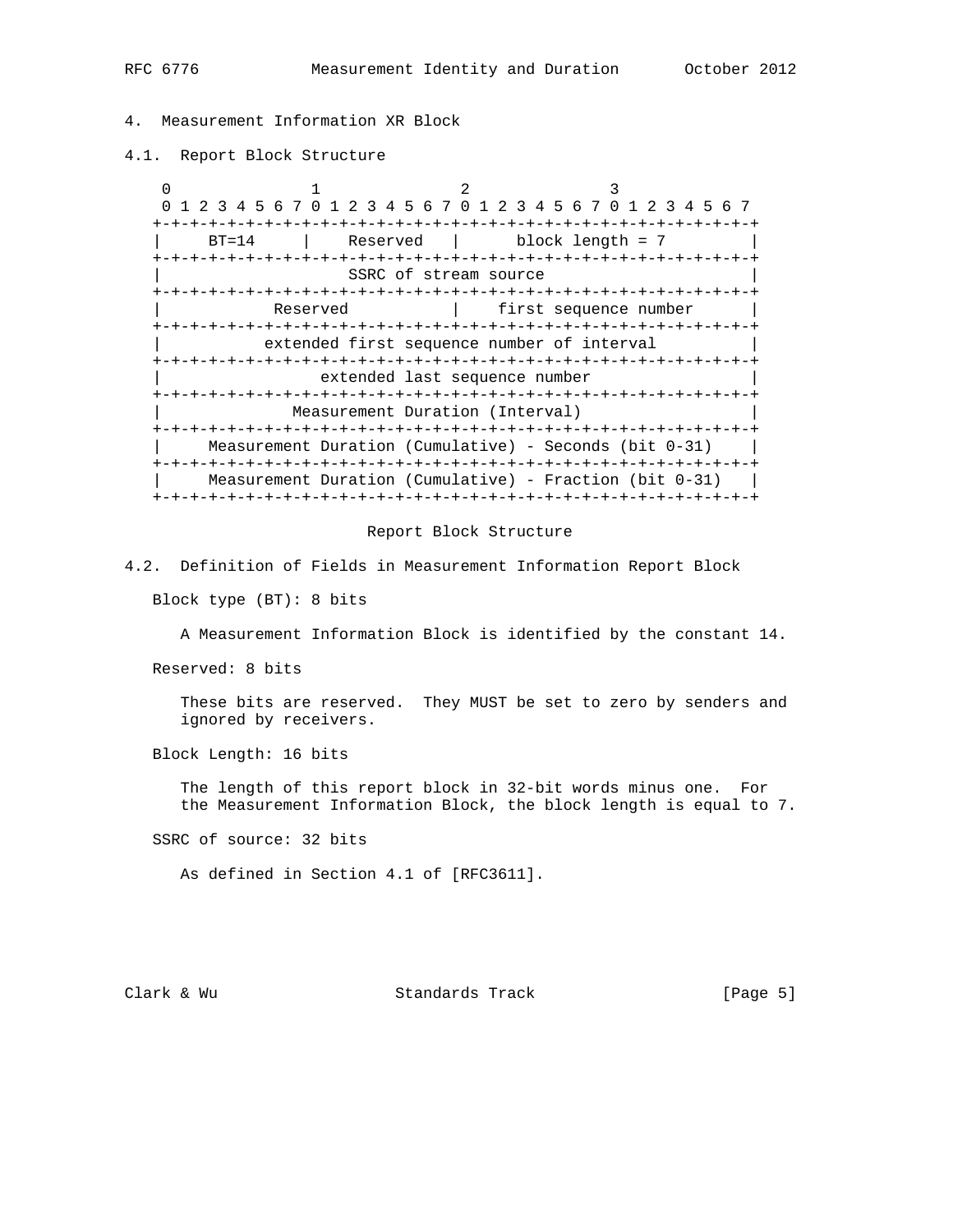Reserved: 16 bits

 These bits are reserved. They MUST be set to zero by senders and ignored by receivers.

First sequence number: 16 bits

 The RTP sequence number of the first received RTP packet of the session, used to determine the number of packets contributing to cumulative measurements.

Extended first sequence number of interval: 32 bits

 The extended RTP sequence number of the first received RTP packet of the current measurement interval. The extended sequence number is expressed as the low 16-bit value containing the sequence number received in an RTP data packet and the most significant 16-bit value containing the corresponding count of sequence number cycles. For additional information on extended sequence numbers, see the "extended highest sequence number received" definition in Section 6.4.1 of RFC 3550 and Appendix A.1 of RFC 3550.

Extended last sequence number: 32 bits

 The extended RTP sequence number of the last received RTP packet that contributed to this measurement. The extended sequence number is expressed as the low 16-bit value containing the sequence number received in an RTP data packet and the most significant 16-bit value containing the corresponding count of sequence number cycles. For additional information on extended sequence numbers, see the "extended highest sequence number received" definition in Section 6.4.1 of RFC 3550 and Appendix A.1 of RFC 3550.

Measurement Duration (Interval): 32 bits

 The duration, expressed in units of 1/65536 seconds, of the reporting interval applicable to Interval reports that use this Measurement Information Block. The value of this field can be calculated by the receiver of the RTP media stream, for example, based on received RTP media packets or using the RTCP method described in [RFC3550].

Clark & Wu Standards Track [Page 6]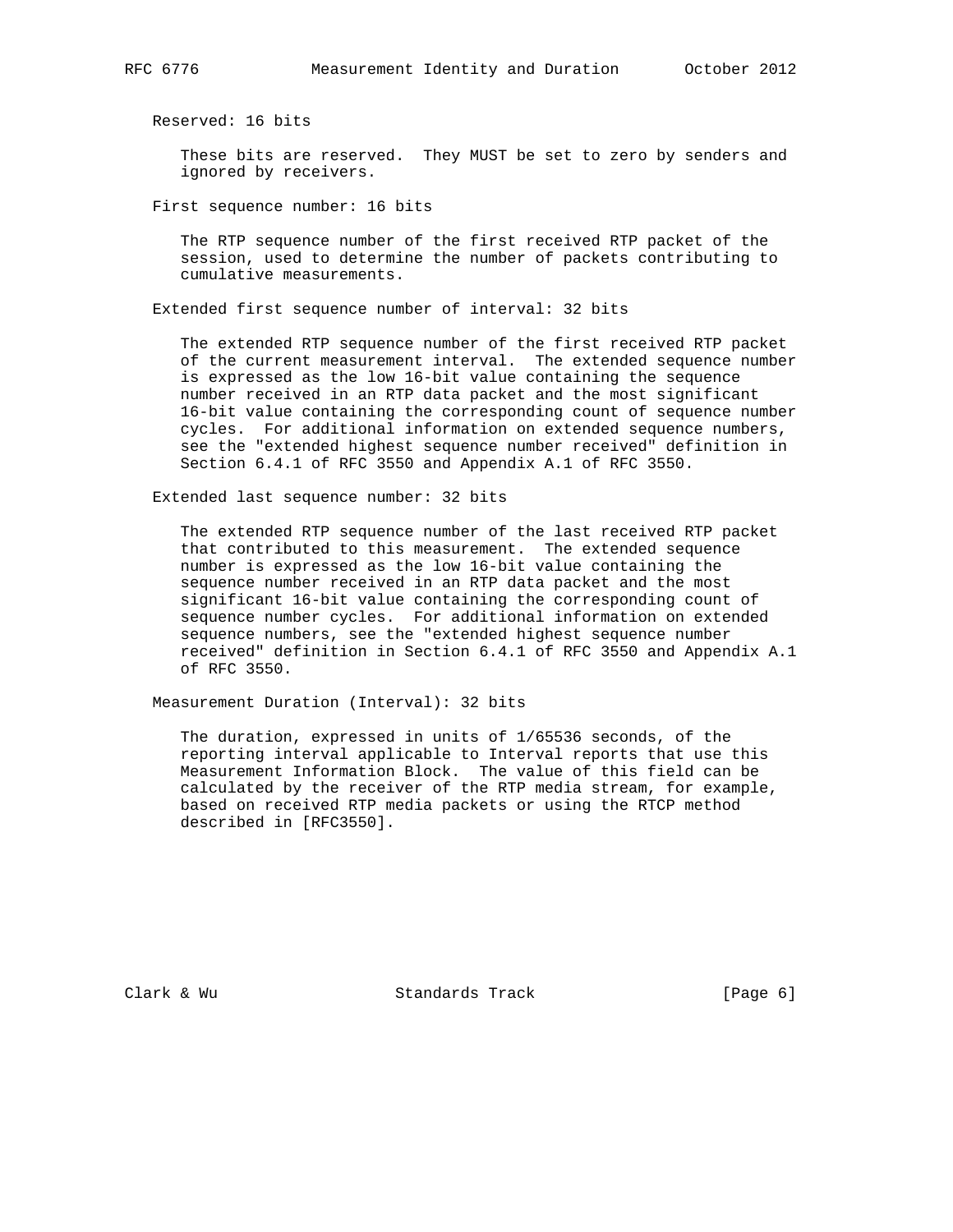Measurement Duration (Cumulative): 64 bits

 The duration of the reporting interval applicable to Cumulative reports that use this Measurement Information Block. The value of this field is represented using a 64-bit NTP-format timestamp as defined in [RFC5905], which is a 64-bit unsigned fixed-point number with the integer part in the first 32 bits and the fractional part in the last 32 bits. It can be calculated by the receiver of the RTP media stream, for example, based on received RTP media packets or using the RTCP method described in [RFC3550].

5. IANA Considerations

 A new SDES item type for RTCP SDES and a new XR block type for RTCP XR have been registered with IANA. For general guidelines on IANA considerations, refer to [RFC3550] for RTCP SDES and [RFC3611] for RTCP XR.

5.1. New RTCP SDES Item Type Value

 This document adds the Measurement Identity SDES item to the IANA "RTP SDES item types" registry as follows:

| abbrev. | name                            | value |
|---------|---------------------------------|-------|
| APSI    | Application-Specific Identifier |       |

5.2. New RTCP XR Block Type Value

 This document assigns the block type value 14 in the IANA "RTCP XR Block Type Registry" to the "Measurement Information Block".

5.3. Contact Information for Registrations

The contact information for the registrations is:

 Qin Wu (sunseawq@huawei.com) 101 Software Avenue, Yuhua District Nanjing, Jiangsu 210012 China

6. Security Considerations

 RTCP reports can contain sensitive information, including information about the nature and duration of a session established between two or more endpoints. Therefore, the use of security mechanisms with RTP, as documented in Section 9 of [RFC3550], applies.

Clark & Wu Standards Track [Page 7]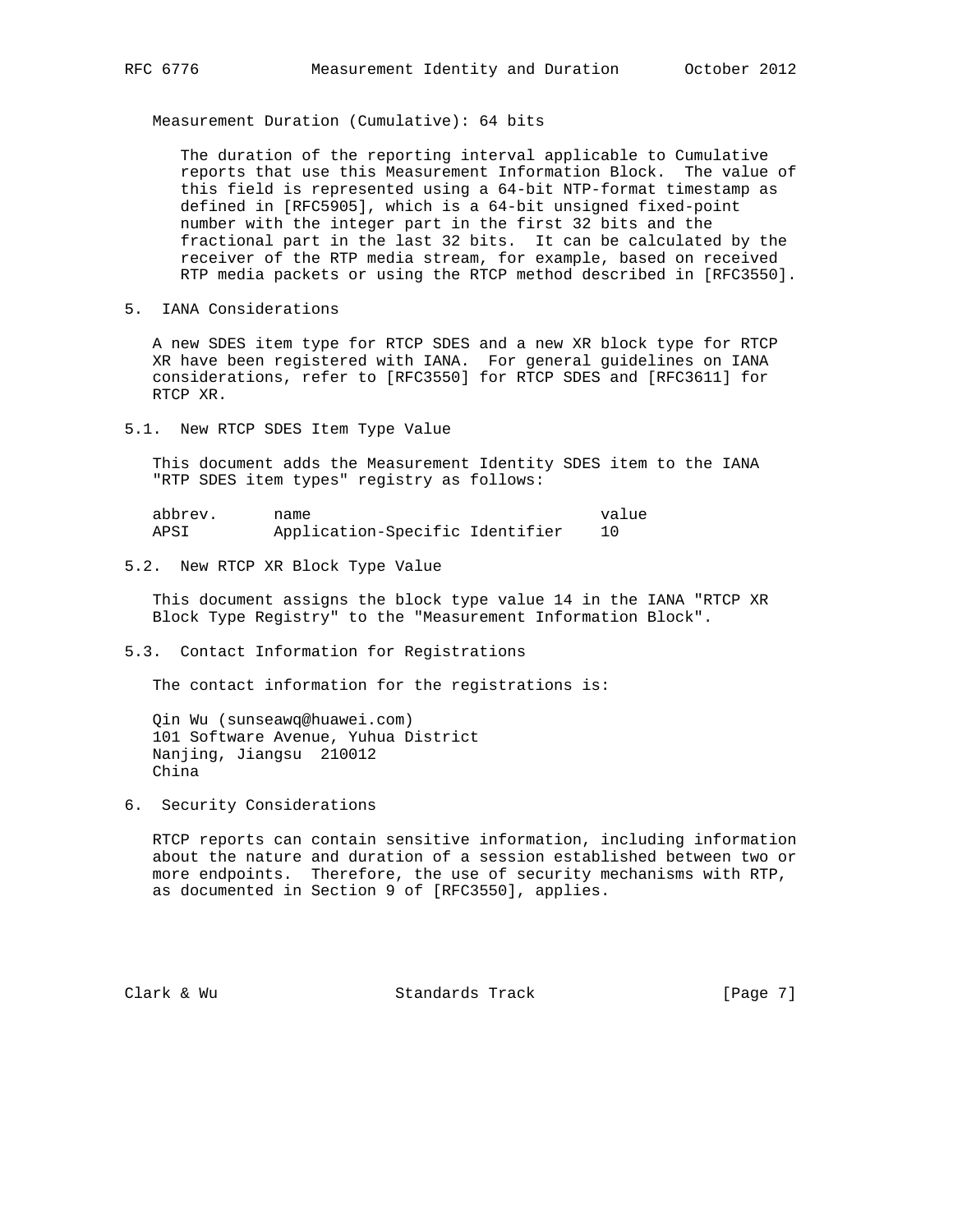## 7. References

- 7.1. Normative References
	- [RFC2119] Bradner, S., "Key words for use in RFCs to Indicate Requirement Levels", BCP 14, RFC 2119, March 1997.
	- [RFC3550] Schulzrinne, H., Casner, S., Frederick, R., and V. Jacobson, "RTP: A Transport Protocol for Real-Time Applications", STD 64, RFC 3550, July 2003.
	- [RFC3611] Friedman, T., Ed., Caceres, R., Ed., and A. Clark, Ed., "RTP Control Protocol Extended Reports (RTCP XR)", RFC 3611, November 2003.
	- [RFC5905] Mills, D., Martin, J., Ed., Burbank, J., and W. Kasch, "Network Time Protocol Version 4: Protocol and Algorithms Specification", RFC 5905, June 2010.
- 7.2. Informative References
	- [MONARCH] Wu, Q., Hunt, G., and P. Arden, "Monitoring Architectures for RTP", Work in Progress, September 2012.
	- [MPEG2] ISO/IEC, "Standard 13818-1, Information technology -- Generic coding of moving pictures and associated audio information: Systems", October 2007.
	- [RFC6390] Clark, A. and B. Claise, "Guidelines for Considering New Performance Metric Development", BCP 170, RFC 6390, October 2011.

Clark & Wu Standards Track [Page 8]